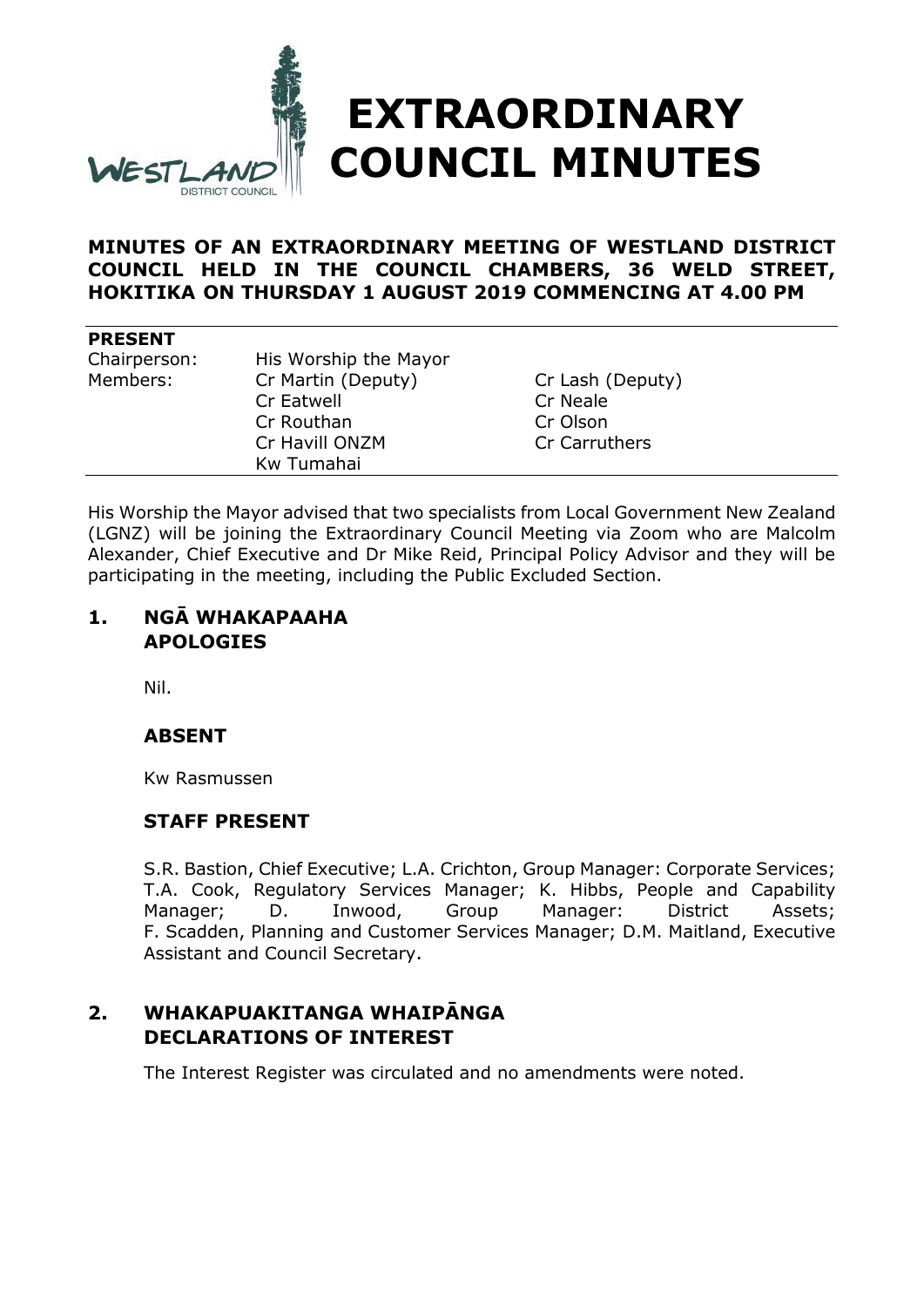# **3. KA MATATAPU TE WHAKATAUNGA I TE TŪMATANUI RESOLUTION TO GO INTO PUBLIC**

Cr Eatwell sought clarification why the Report to Council – Minister of Local Government's response to procurement and decision-making would be discussed in Public Excluded with the reason stated on the Extraordinary Council Agenda stated as to "Maintain legal professional privilege (Schedule 7(2)(g))" and sought clarification regarding this matter. The Chief Executive advised that this would be related to Elected Members. Cr Eatwell then asked that Elected Members have the opportunity to have legal representation.

Dr Mike Reid, LGNZ then spoke to this item and advised that the following clause is also able to be used to discuss the matter in Public Excluded as it relates to considering a communication from a Minister of the Crown and could create potential disadvantage to the public:

Enable any local authority holding the information to carry on, without prejudice or disadvantage, negotiations (including commercial and industrial negotiations (Schedule 7(2)(i)).

Moved Cr Carruthers, seconded Cr Havill and **Resolved** that:

- a) Council confirm that the public were excluded from the meeting in accordance with Section 48, Local Government Official Information and Meetings Act 1987 at 4.15 pm; and
- b) Under Section 17.2 of Westland District Council's Standing Orders, Malcolm Alexander, Chief Executive and Dr Mike Reid, Principal Policy Advisor for LGNZ be permitted to remain in the meeting as they are assisting Council with their professional expertise in relation to the matter to be discussed, and will therefore be integral in providing guidance to Council on the way forward and LGNZ are assisting Council with legal advice regarding this matter.

Deputy Mayor Lash, Cr Neale, Cr Routhan, Cr Eatwell recorded their votes against the motion to move into Public Excluded.

The general subject of the matters to be considered while the public are excluded, the reason for passing this resolution in relation to each matter and the specific grounds under Section 48(1) of the Local Government Official Information and Meetings Act 1987 for the passing of the resolution are as follows:

| <b>Item</b><br>No. | <b>General subject</b><br>of each matter<br>to be<br>considered                                               | <b>Reason for</b><br>passing this<br>resolution in<br>relation to each<br>matter | <b>Ground(s) under Section</b><br>48(1) for the passing of this<br>resolution                                                                                                                         |
|--------------------|---------------------------------------------------------------------------------------------------------------|----------------------------------------------------------------------------------|-------------------------------------------------------------------------------------------------------------------------------------------------------------------------------------------------------|
|                    | Report to Council<br>- Minister of Local<br>Government's<br>response to<br>procurement and<br>decision-making | Good reasons to<br>withhold<br>exist<br>under Section 7                          | That the public conduct of the<br>relevant part of the proceedings<br>of the meeting would be likely to<br>result in the disclosure of<br>information for which good<br>reason or withholding exists. |
|                    |                                                                                                               |                                                                                  | Section $48(1)(a)$ and (d)                                                                                                                                                                            |